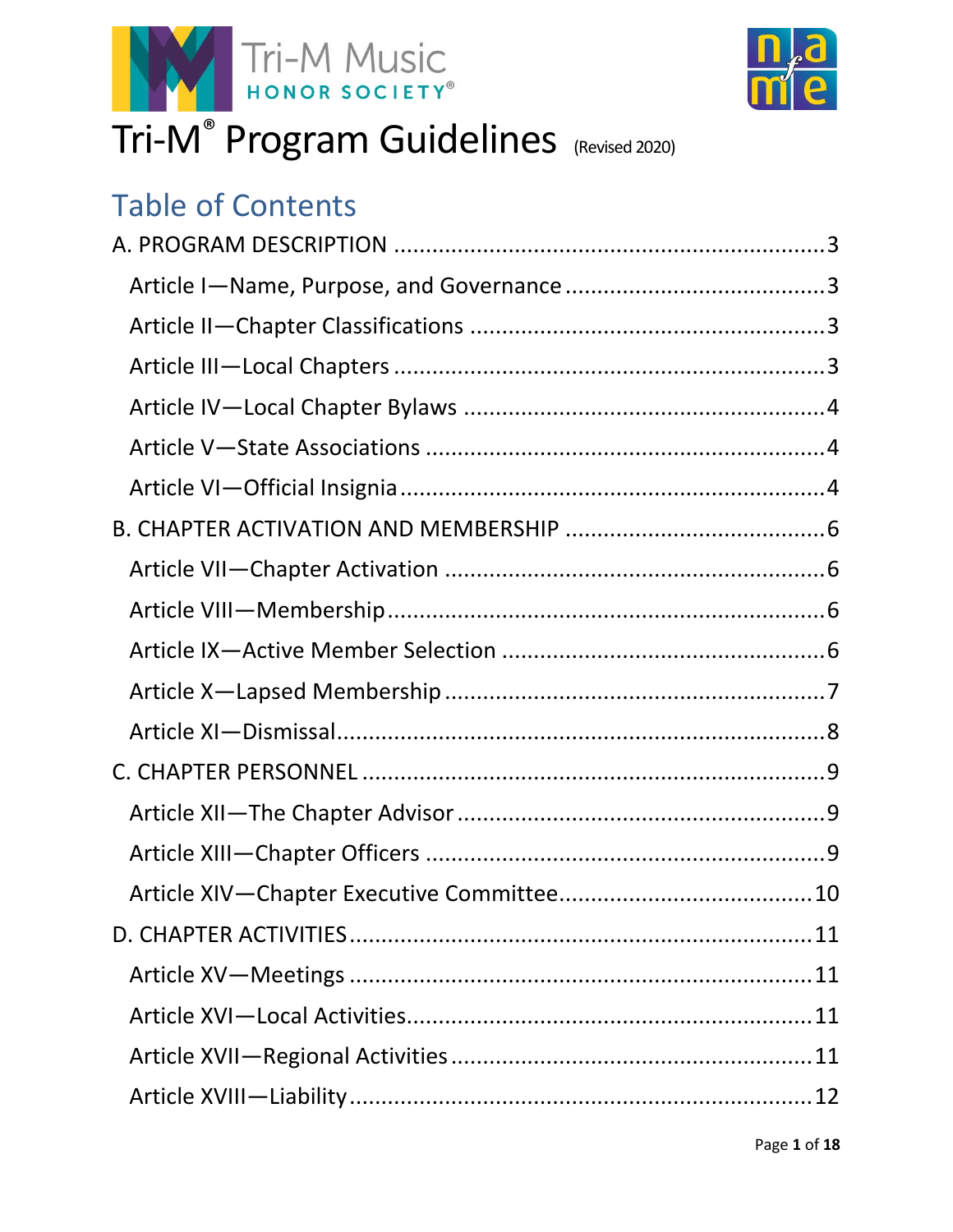



| Article XXII-Immediate Past National Chairperson 15 |  |
|-----------------------------------------------------|--|
|                                                     |  |
|                                                     |  |
|                                                     |  |
|                                                     |  |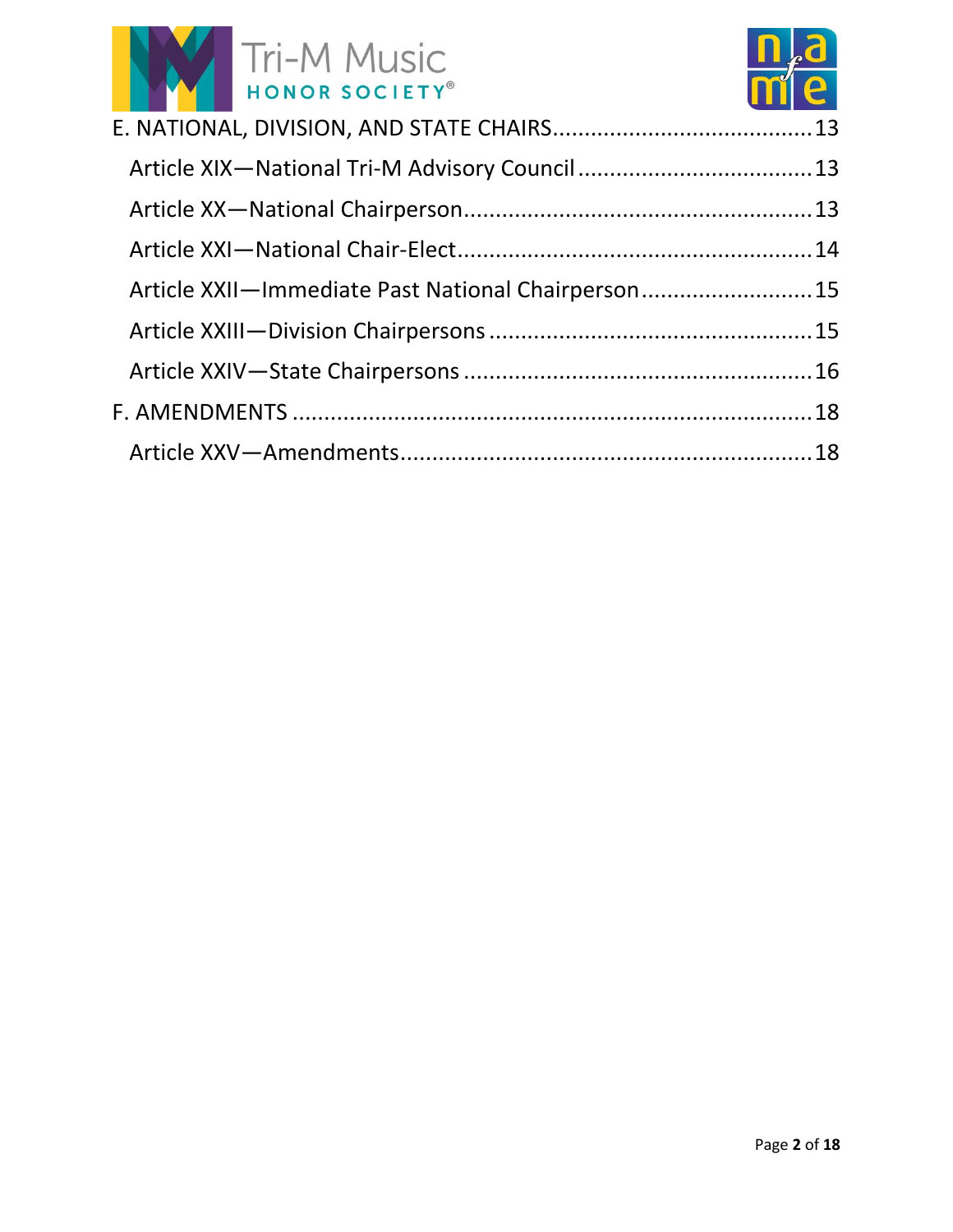



# <span id="page-2-0"></span>A. PROGRAM DESCRIPTION

#### <span id="page-2-1"></span>Article I—Name, Purpose, and Governance

**Name—**The name of this organization shall be the Tri-M Music Honor Society (Tri-M). The three M initials stand for Modern Music Masters.

**Purpose—**The purpose of this organization is to inspire music participation, create enthusiasm for scholarship, stimulate a desire to render service, and promote leadership in the music students of secondary schools.

**Governance—**Tri-M is under the sponsorship and supervision of The National Association for Music Education (NAfME) (NAFME), 1806 Robert Fulton Drive, Reston, VA 20191. NAfME shall have, hold, and administer all property, funds, and affairs of Tri-M.

**Registered—**The words "Tri-M" and The Tri-M Music Honor Society insignia (see Article VI) are registered trademarks of The National Association for Music Education (NAfME).

#### <span id="page-2-2"></span>Article II—Chapter Classifications

**Divisions—**Tri-M is composed of Senior chapters and Junior chapters. **Senior Division—**Grade levels for Tri-M Senior chapters are 10, 11, and 12. **Junior Division—**Grade levels for Tri-M Junior chapters are 6, 7, and 8. **9th grade—**May be included in either a Senior or Junior chapter depending on the school structure.

#### <span id="page-2-3"></span>Article III—Local Chapters

#### **Eligible Schools**

**Public—**Any secondary public school is eligible to charter a local chapter.

**Nonpublic—**Any nonpublic secondary school accredited or approved by a state department of education is eligible to charter a local chapter.

**Home School—**A school offering an alternative form of education (commonly known as home school) will only be considered eligible to charter a Tri-M chapter if its academic curriculum, including its music curriculum, is considered functionally equivalent to the education provided by public schools according to applicable state and local laws. The Tri-M advisor must be the music teacher. Documentation may be requested to verify state or local equivalency. Alternatively, the home schooled student may request to be an honorary member of a local chapter.

**Chapter Boundaries—**A local chapter shall be associated with a single school and consider its division either Junior or Senior, according to its grade level. Schools with grades 6–12 in one building may house both a Junior chapter and a Senior chapter, but both Junior and Senior chapters must be registered to have all grades participate. Once a Senior or Junior Tri-M chapter is established and activated, all music students from those grade levels designated as eligible in the local chapter bylaws should be considered for candidacy. Tri-M member consideration should not be limited to any one segment of a music program (such as band, chorus, etc.).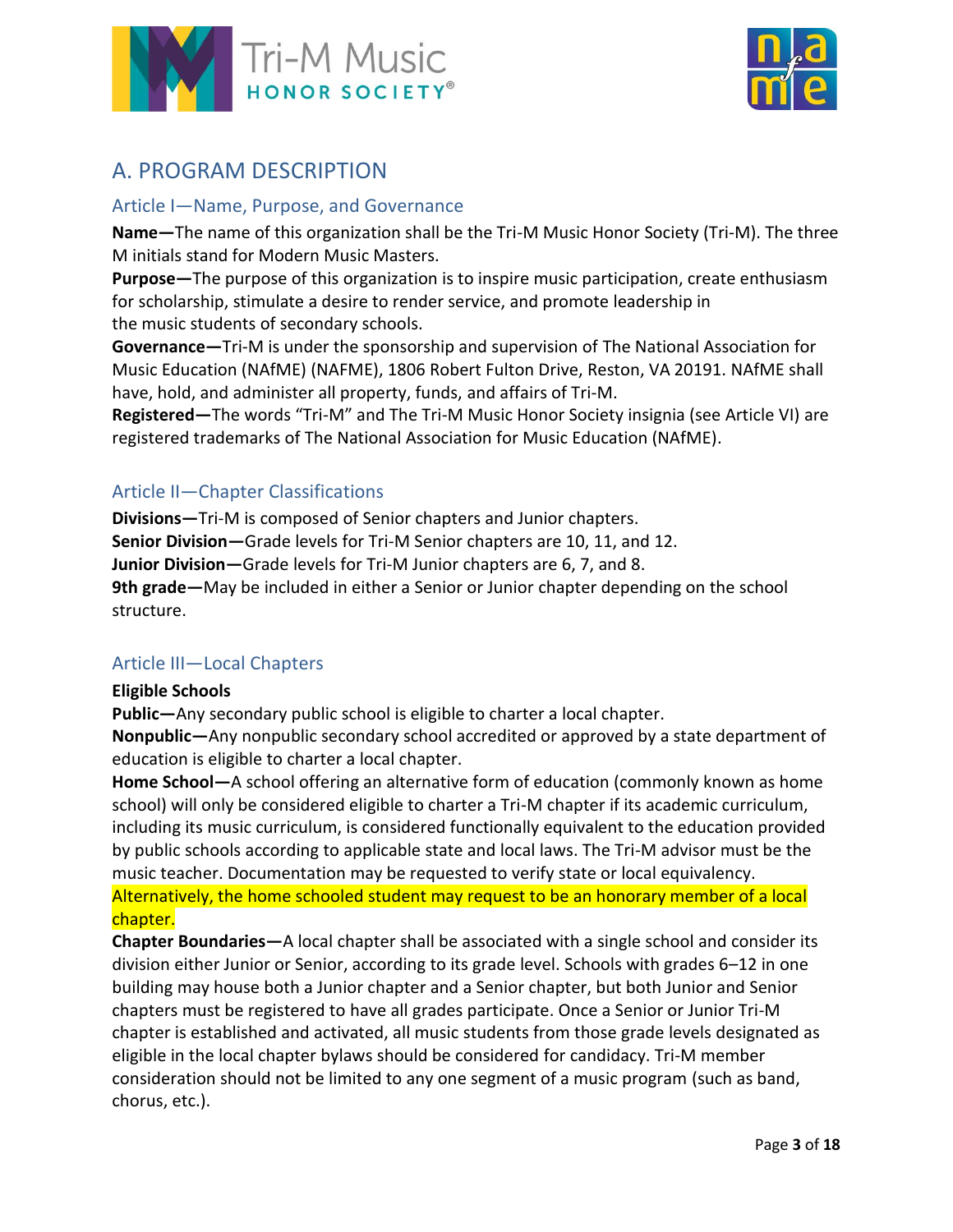



**Charter—**A chapter will become chartered upon the school's initial activation with NAFME. **Activation Fee—**Each chartered chapter shall pay an annual activation fee determined by NAFME. Activation fees will be listed on the current activation form.

**Individual Member Fees—**NAFME does not collect individual Tri-M member fees. Individual Tri-M member fees may be collected by chapter or state affiliates but may not exceed \$35 per student. If a student cannot pay the \$35 member fee, the advisor may solicit for donations from other members of the society, school, or community. If the local chapter elects to collect a member fee, it may be collected once upon induction to the society, or annually as written by the local chapter's by-laws. The member fee amount of \$35 was determined to cover the cost of basic membership materials (pin, patch, certificate, card, and t-shirt).

**Rosters—**Chapter rosters shall be kept and maintained by the local chapter. Copies need not be sent to NAFME.

**Requirements—**Duly chartered local chapters shall conform to all elements of these Tri-M Program Guidelines set forth by NAFME. Failure to do so may result in the loss of the charter.

#### <span id="page-3-0"></span>Article IV—Local Chapter Bylaws

**Intent—**Each chapter shall write bylaws to amplify sections of these Tri-M Program Guidelines and to clarify the operating procedures of the chapter. Bylaws should be updated when necessary. Bylaws do not need the approval of NAFME or Tri-M but must be consistent with these Tri-M Program Guidelines

**Contents—**The local chapter bylaws shall contain information concerning the election and duties of officers, the schedule of meetings, member obligations, dues, and the like. **Acceptance—**Bylaws and any amendments of those bylaws should be accepted by a vote of the chapter and by the school administration.

#### <span id="page-3-1"></span>Article V—State Associations

**NAFME State Affiliates—**Tri-M does not have state associations. NAFME has state affiliates, and each state affiliate is expected to designate a Tri-M state chair to promote the program and to help organize regional activities that increase the value of Tri-M membership for students in their state.

**State Memberships—**NAFME state affiliates may offer a student membership to that state association and include Tri-M students as potential members. For this membership, NAFME state affiliates are expected to offer services and opportunities specifically designed to benefit the student members.

**Tri-M Obligation—**NAFME state affiliates may not mandate that Tri-M students or chapters join a state affiliate's association solely based on that student or chapter's participation in Tri-M. **Fees—**Individual Tri-M member fees collected by chapter or state affiliates, if any, shall be \$35 inclusively (as stated in Article III, Local Chapters, Individual Member Fees).

#### <span id="page-3-2"></span>Article VI—Official Insignia

**Official Insignia—**Tri-M shall have official insignia selected by NAFME.

**Design—**Tri-M Music Honor Society official insignia include a musical triplet in the shape of the letter M with the numeral 3 above it, representing the three initials of Modern Music Masters,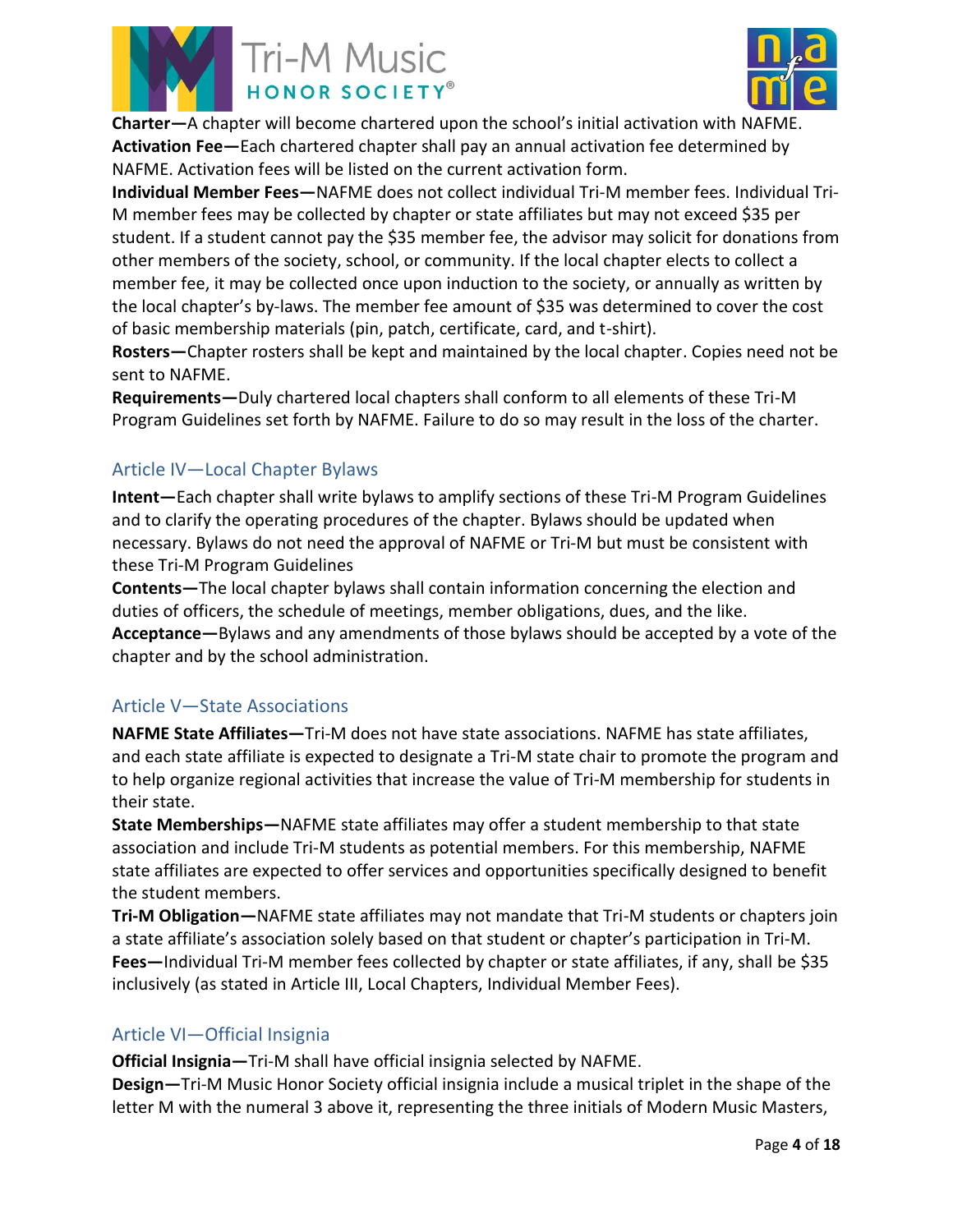



the name from which Tri-M was derived. The design includes a music staff, a lyre, and a manuscript scroll representing proficiency and service in the field of music.

**Senior Division—**The gold key pin with bronze background is the official insignia of the senior division.

**Junior Division—**The gold pin with bronze background and the abbreviation "Jr." above the triplet is the official membership insignia of the junior division.

**Alumni—**The gold key pin is the official membership insignia for alumni members.

**Advisor—**The gold key pin with a diamond-like jewel is the official membership insignia for Tri-M advisors.

**Honorary—**The gold key pin with a ruby-like jewel is the official membership insignia for honorary members.

**Availability—**Pins are only available to members of an active Tri-M chapter. Pins can be purchased through the Tri-M catalog, available from NAFME.

**Distribution—**The distribution of insignia and the rules for use shall be under the exclusive control of NAFME.

**Entitlement—**Each active, alumni, or honorary member shall be entitled to wear this insignia. **Forfeiture—**Any member who resigns or is dismissed due to flagrant violation of school rules or criminal law shall surrender the insignia to the chapter advisor. (If a member simply does not meet the academic or music criteria from one year to the next, he or she need not forfeit the insignia while not a member.)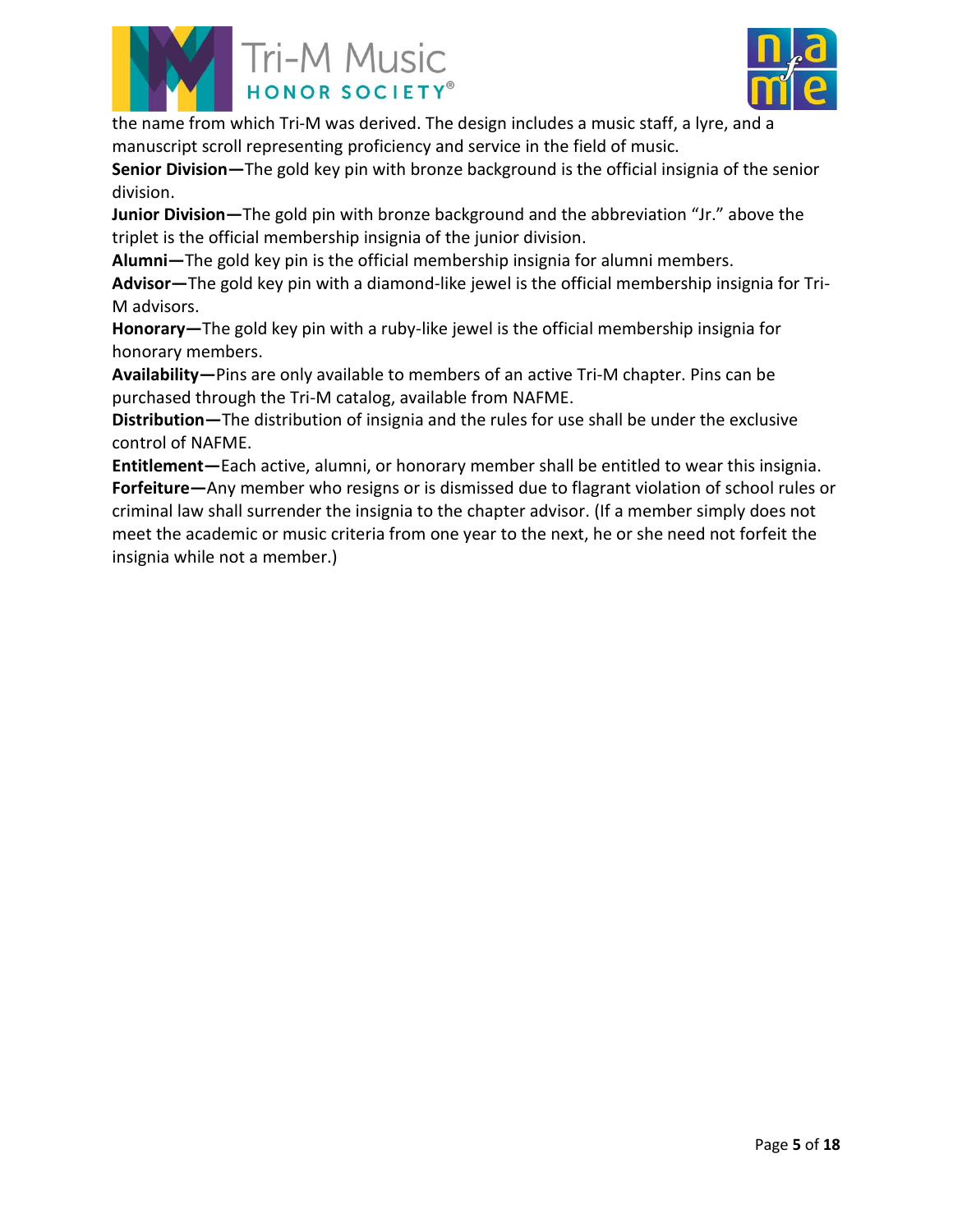



### <span id="page-5-0"></span>B. CHAPTER ACTIVATION AND MEMBERSHIP

#### <span id="page-5-1"></span>Article VII—Chapter Activation

**Charters—**Eligible secondary schools (see Article III) may charter a chapter and activate by submitting a completed Tri-M Chapter Activation form and appropriate fee to NAFME. **Renewal—**Once chartered, chapters are expected to activate annually by submitting a completed Tri-M Chapter Activation form and appropriate fee to NAFME. Chapters become inactive at the end of the school year and remain inactive until an activation form and appropriate fee is received by NAFME. Only active chapters are eligible to order Tri-M insignia merchandise.

**Reactivation—**Chapters that have lapsed more than one year may reactivate at any time by submitting a completed Tri-M Chapter Activation form and appropriate fee to NAFME. If a school is unsure if it has a Tri-M charter, it may contact NAFME for direction.

**Deadlines—**Deadlines will be indicated on current activation forms. Membership Materials— Once a chapter is activated, the members may purchase membership materials and insignia items through the Tri-M catalog, available from NAFME.

#### <span id="page-5-2"></span>Article VIII—Membership

**Categories—**Tri-M membership categories include active, alumni, and honorary. **Active—**Active members are any students accepting membership in a currently active Tri-M chapter. Membership is either Senior or Junior, depending on the chapter's classification (see Article II). Active members have a voice and a vote in chapter affairs.

**Alumni—**Upon graduation, active members become alumni members. Alumni members shall have no voice or vote in chapter affairs.

**Honorary—**Chapters shall reserve the right to bestow honorary membership to guest clinicians, school officials, principals, teachers, Tri-M advisors, adults, or students with disabilities who are unable to fully meet the active-member criteria. Any student who is eligible for active membership is not eligible for an honorary membership. At the discretion of the advisor, a home school student may join the local chapter as an honorary member with voting rights. Honorary membership is awarded by the chapter advisor in recognition of achievement and/or outstanding service rendered to the chapter in keeping with the purpose of the Tri-M Music Honor Society. Honorary members have no voice or vote in chapter affairs.

#### <span id="page-5-3"></span>Article IX—Active Member Selection

**Selection Responsibility—**The Tri-M advisor is responsible for candidate selection. Advisors may coordinate a faculty committee to designate Tri-M student candidates, or they may make the selections alone.

**Selection Procedure Notice—**A written description of the selection procedure shall be made available in a timely fashion to all music students and their parents prior to candidate consideration. The selection procedure shall be consistent with articles of these Tri-M Program Guidelines.

**Candidate Eligibility—**To be eligible for membership, the candidate must be a member of those classes designated as eligible in the local chapter bylaws. Candidates must have been in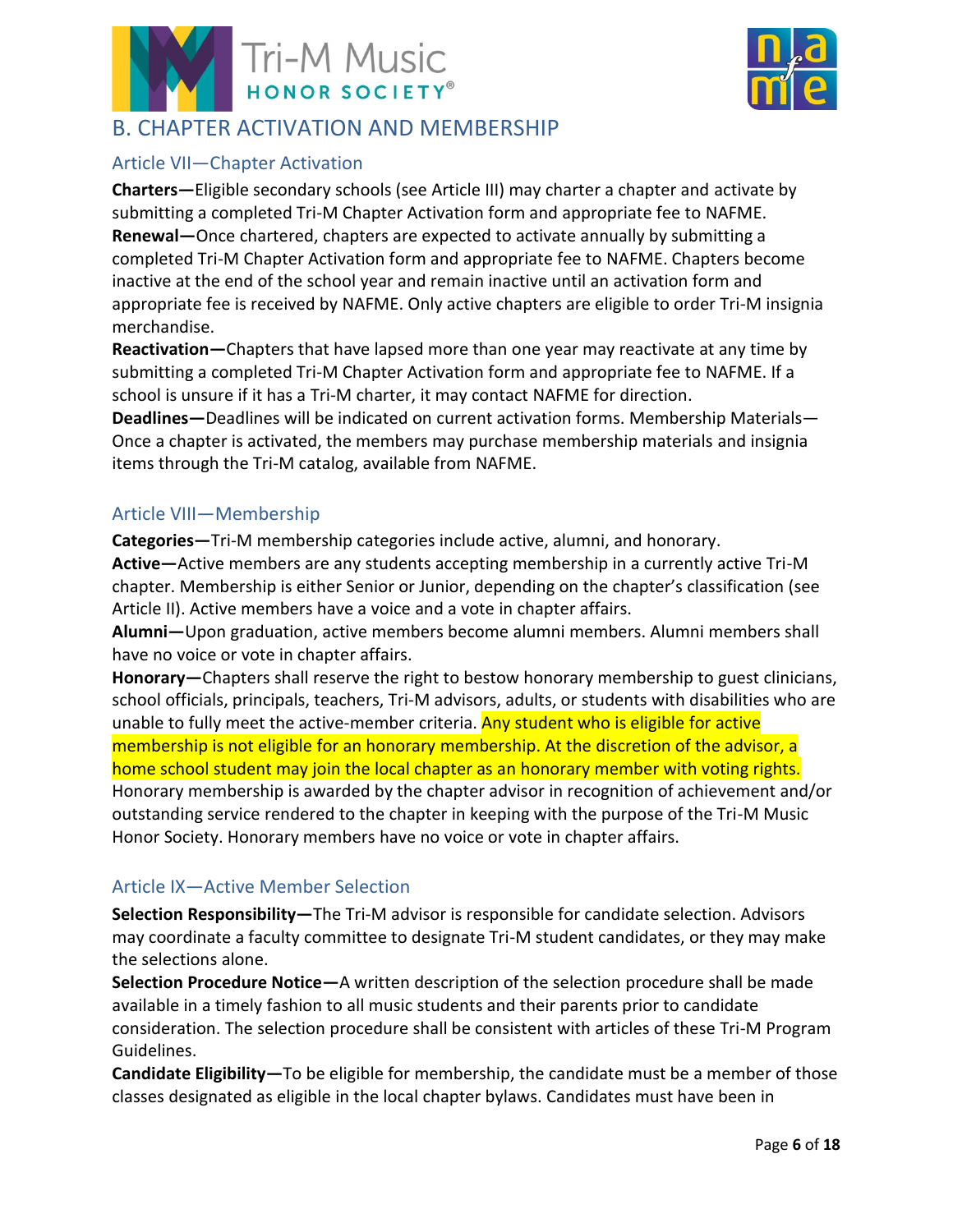



attendance at the school for the equivalent of one semester. The semester rule may be waived for a transfer student if the advisor receives a positive recommendation from the student's previous music teacher.

**Membership Criteria—**Candidates are selected from school music students that exhibit exceptional scholarship, leadership, service, and character. Tri-M member consideration should not be limited to any one segment of a music program (such as band, chorus, etc.). The following criteria may be raised at the discretion of the chapter advisor.

• **Music Participation—**Candidates must have been enrolled in a school-sponsored music ensemble and/or class for at least one semester of the current school year.

• **Academic Achievement—**Candidates must have maintained for the previous semester at least a A average grade or equivalent in music, with at least a B average grade or equivalent in other academic subjects. Local chapters may make exceptions these requirements at the discretion of the chapter advisor with school principal's approval.

• **Leadership—**Leadership roles in both school and community may be considered as long as they can be verified.

• **Service—**Service roles in both school and community may be considered as long as they can be verified. Service activities include any actions undertaken by the student that are done with or on behalf of others without any direct financial or material compensation to the individual performing the service.

• **Character—**For Tri-M consideration, character may be considered, but judgment should be free of speculation and rumor. One description of character is a person who demonstrates respect, responsibility, trustworthiness, fairness, caring, and citizenship. Chapters are encouraged to take this model and modify it to meet their local needs. Any definition used for candidate selection should be written into the chapter's local bylaws and referred to often.

**Non-Selection—**Tri-M membership is an honor bestowed upon a student as a privilege, not a right. Special efforts should be made to explain the selection process to those music students who are academically eligible yet not selected for candidacy.

**Selection Review—**Tri-M and NAFME shall not review the judgment of the chapter advisor or any committee involved regarding selection of individual members.

#### <span id="page-6-0"></span>Article X—Lapsed Membership

Lapsed membership is not a permanent dismissal.

**Annual Review—**Members and their eligibility for Tri-M membership may be reviewed on an annual basis. When and how these reviews are done shall be clearly outlined in the local chapter bylaws and shall be made available in a timely fashion to all members and their parents. If a current member does not or cannot meet the academic or music criteria necessary to be considered a Tri-M member, his or her membership will lapse in good standing. **Lapsed Member Rights—**Lapsed members are allowed to retain all insignia items earned during the year or years that they met all Tri-M criteria. They retain the right to claim Tri-M membership during that year or those years of membership for the purposes of college applications, resumes, or other such documents.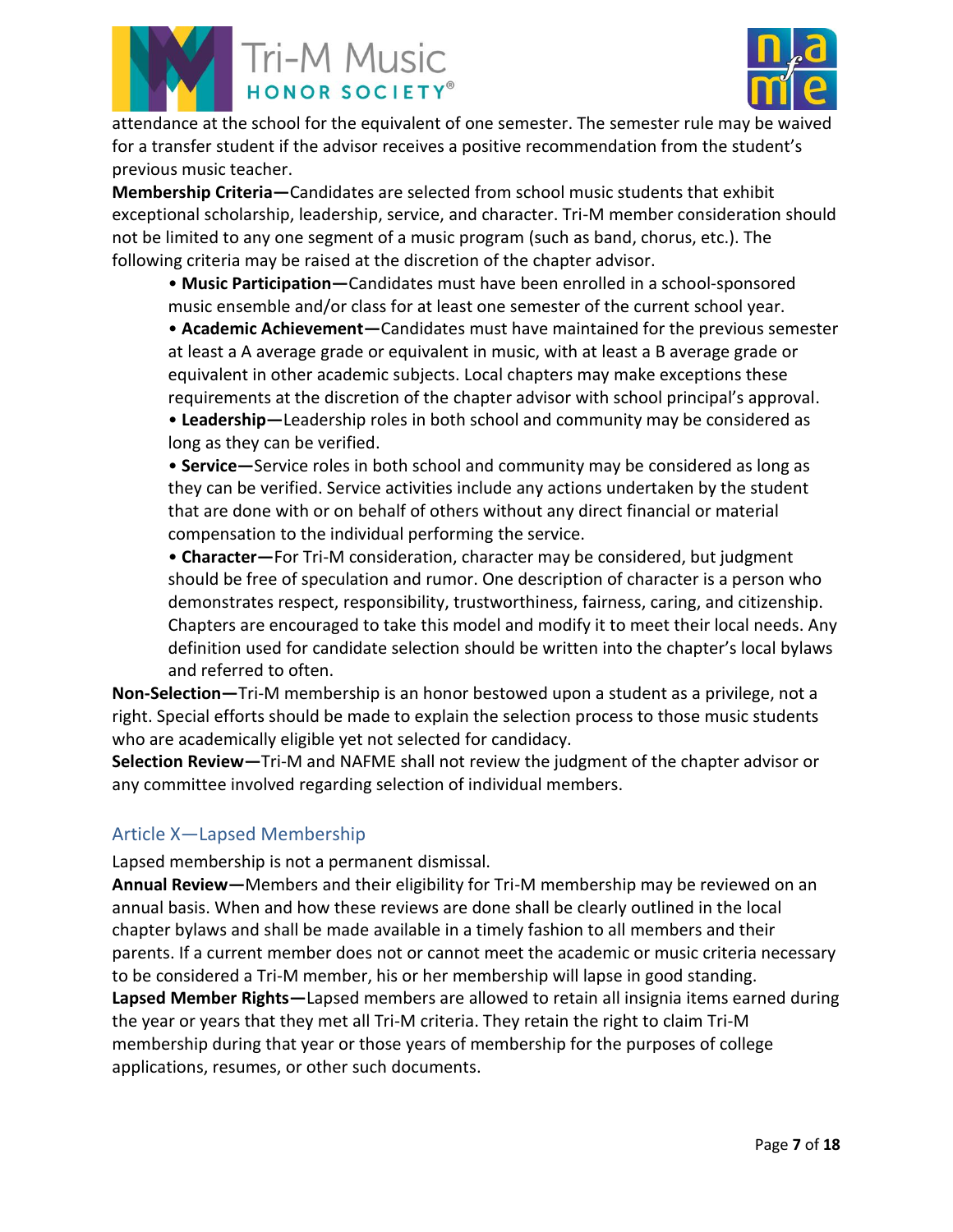



**Reinstatement—**Lapsed members shall be reinstated upon once again meeting all Tri-M membership criteria established in these Tri-M Program Guidelines and outlined in any local chapter bylaws.

#### <span id="page-7-0"></span>Article XI—Dismissal

Dismissal is a permanent revocation of Tri-M membership without the option of reinstatement. **Dismissal Responsibility—**The chapter advisor, in compliance with these Tri-M Program Guidelines, shall determine the procedure for dismissal. Written documentation of the dismissal procedure shall be available to interested parties.

**Dismissal Criteria—**Dismissal is warranted by flagrant violation of school rules or criminal law. A member may be dismissed without warning.

**Insignia Surrender—**Any member who is dismissed due to flagrant violation of school rules or criminal law shall surrender all Tri-M insignia items to the chapter advisor.

**Dismissal Appeal—**A member who has been dismissed may appeal the decision. The principal of the school shall assign an impartial faculty committee of three or more to review the appeal. The same rules that would be used for a disciplinary appeal in the school district shall apply. **Review of Appeal—**Tri-M and NAFME shall hear no appeals in dismissal cases.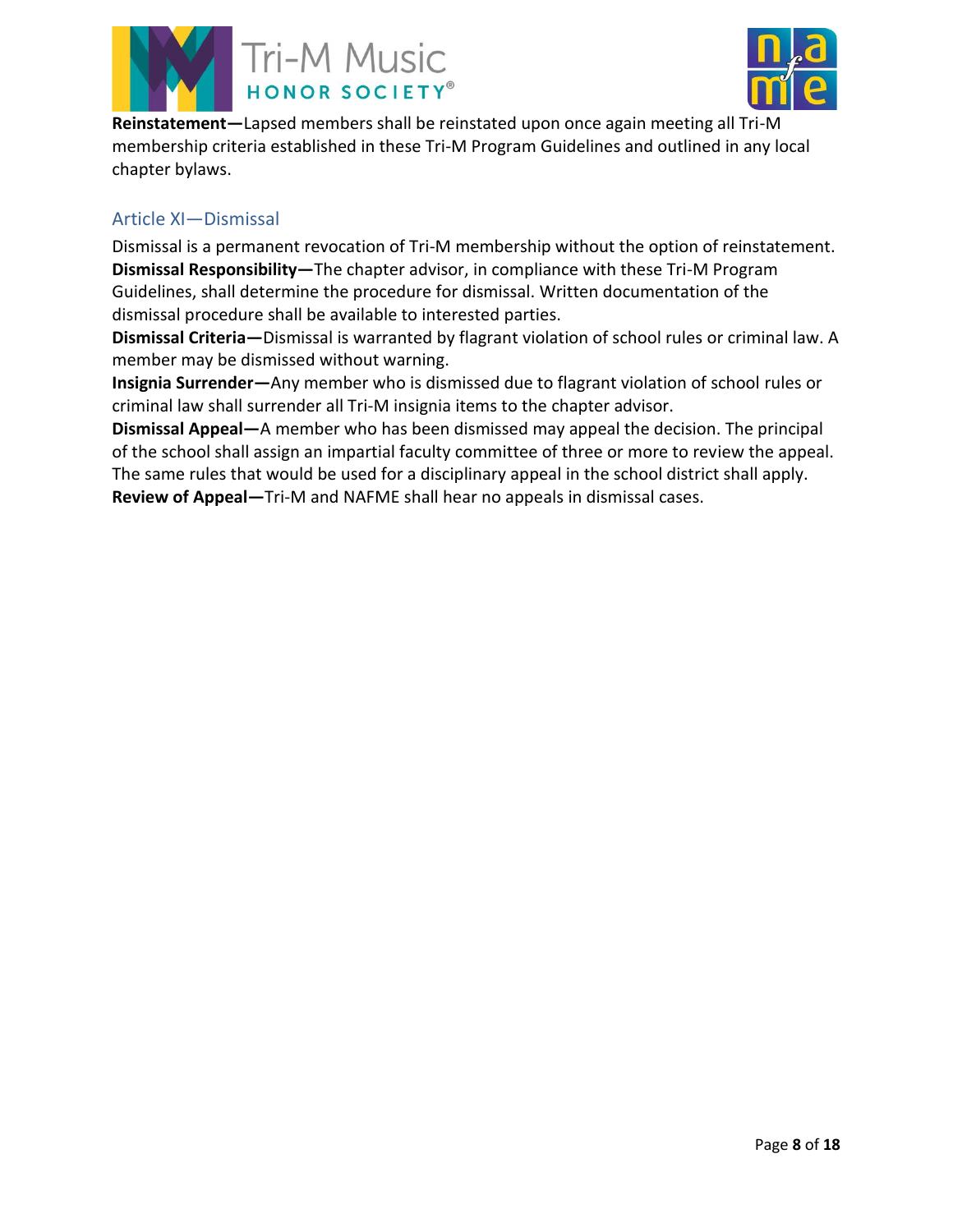



### <span id="page-8-0"></span>C. CHAPTER PERSONNEL

#### <span id="page-8-1"></span>Article XII—The Chapter Advisor

**Primary Advisor—**The primary chapter advisor:

- Shall be a member of the music faculty or the principal of that school
- Is encouraged to be a full, active member of NAFME
- Shall receive all communication from NAFME and the Tri-M national office
- Shall regularly confirm that NAFME has current contact information for the advisor and his or her chapter
- Has the option to designate co-advisors to assist with the operation of the chapter
- Shall be responsible for the actions of these designated co-advisors
- Has no term limit for being Tri-M advisor

**Co-advisors—**Co-advisors are selected by the primary advisor and can be any adult willing to help with the operation of the chapter. There is no limit to the number of co-advisors a chapter may have, but only the primary advisor will be listed with NAFME.

#### **Advisor Duties**

- The chapter advisor shall select candidates for membership or oversee a faculty committee to select candidates for membership.
- The chapter advisor shall be responsible for the direct, day-to-day supervision of the chapter and act as liaison between faculty, administration, students, and community.
- The chapter advisor shall maintain, or oversee chapter officers in maintaining, files on membership, chapter history, activities, and financial transactions.

• The chapter advisor shall attend all chapter executive committee and chapter meetings.

• The chapter advisor shall submit a previous year member count to NAFME on the chapter activation form.

- The chapter advisor shall regularly review the actions of each member to ensure compliance with Tri-M standards and obligations.
- The chapter advisor shall help the chapter officers understand and carry out their duties.

#### <span id="page-8-2"></span>Article XIII—Chapter Officers

#### *(positions may be modified or added at the discretion of the advisor)*

**Function—**Chapter officers should act as chapter leaders, serve as role models for chapter members, and assist the advisor in the management of chapter affairs and activities. **Selection—**The chapter officers may be nominated and elected by the chapter members, selected by the advisor, or selected by any other means decided by the chapter. Any method for chapter officer selection should be clearly outlined in the local chapter bylaws.

**President—**The chapter president will lead the members toward the attainment of the goals of the chapter and of the Tri-M Music Honor Society. The president will preside at all meetings of the chapter and of the executive committee. The president and the other officers will conduct the induction ceremony for new members and hold an election to appoint new officers to preside the following year. The job description of the chapter president may be edited or enhanced to meet chapter needs and should be clearly outlined in the local chapter bylaws.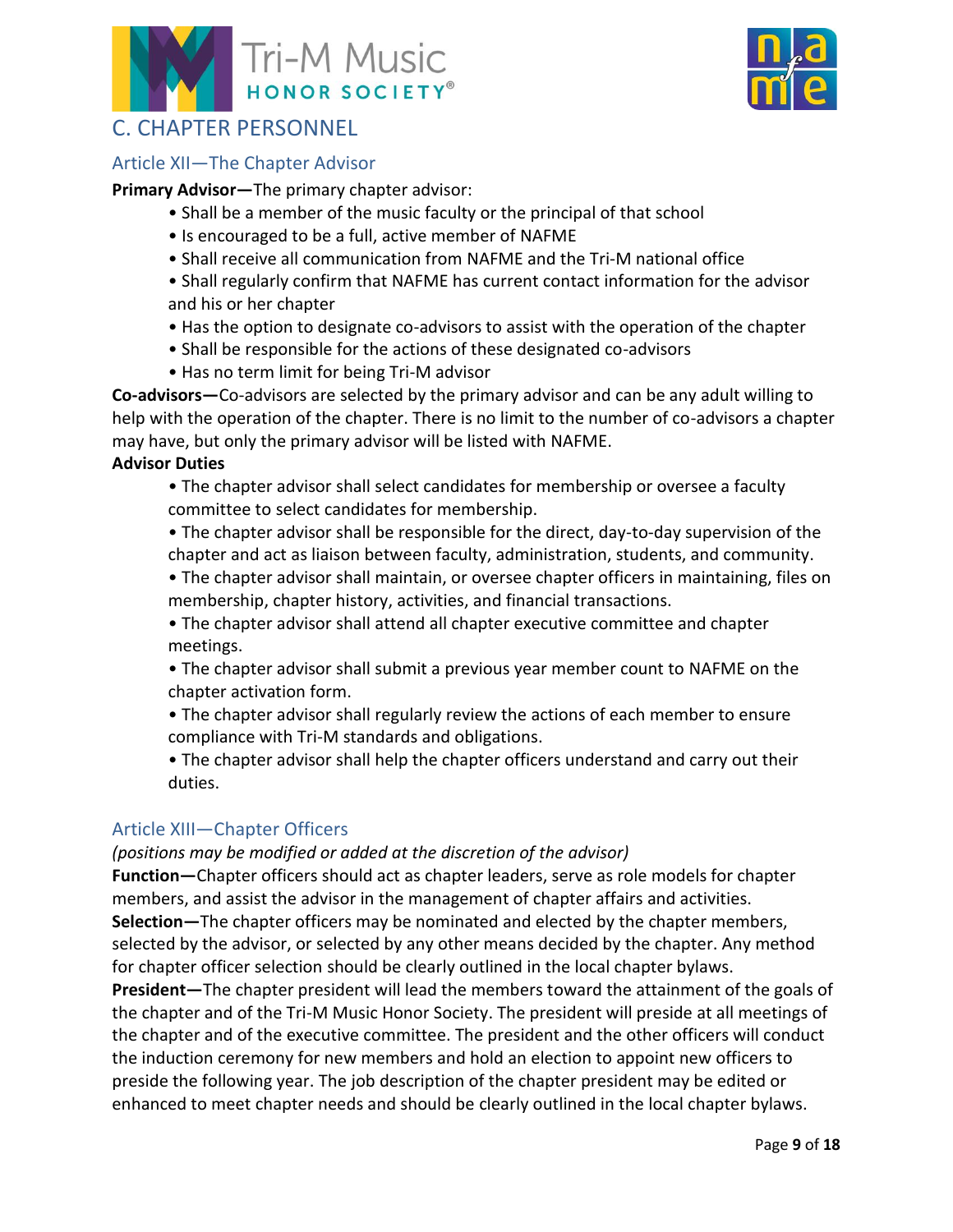



**Vice President—**The chapter vice president shall preside at all meetings of the chapter in the absence of the president, and it will be his or her duty to assist the president. If programs, special projects, or activities are planned in addition to the membership presentation ceremony, he or she will also serve as program chairperson. The job description of the chapter vice president may be edited or enhanced to meet chapter needs and should be clearly outlined in the local chapter bylaws.

**Secretary—**The chapter secretary is responsible for all correspondence of the chapter and will keep an accurate record of attendance, minutes, and all transactions and meetings of the chapter. The secretary will also serve as social chairperson. The job description of the chapter secretary may be edited or enhanced to meet chapter needs and should be clearly outlined in local chapter bylaws.

**Treasurer—**The chapter treasurer shall keep an accurate record of all monies received and disbursed, any membership fees paid to the honor society, and all membership pins, cards, certificates, and insignia items secured from the national office. He or she will report at each meeting the receipts, disbursements, and cash balance on hand. The chapter advisor should make an audit of the treasurer's records at the end of each semester. The treasurer will also serve as membership chairperson. The job description of the chapter treasurer may be edited or enhanced to meet chapter needs and should be clearly outlined in the local chapter bylaws. **Historian—**The chapter historian shall keep a comprehensive record of all programs presented by the chapter and its members, including pictures and news clippings; serve as publicity chairperson; and be responsible for compiling the chapter's entry for Chapter of the Year. The job description of the chapter historian may be edited or enhanced to meet chapter needs and should be clearly outlined in the local chapter bylaws.

**Other Officers—**Chapters may have additional officer positions if their chapter members or the chapter advisor deem it appropriate and necessary. The job descriptions of other officers should be clearly outlined in the local chapter bylaws.

#### <span id="page-9-0"></span>Article XIV—Chapter Executive Committee

**Composition—**The chapter executive committee shall consist of the chapter officers and the chapter advisor.

**Duties—**The chapter executive committee shall supervise chapter affairs between business meetings, make recommendations to the chapter, and determine and perform other duties as specified in the local chapter bylaws.

**Accountability—**All actions and recommendations of the chapter executive committee shall be subject to the review of the chapter membership.

**Responsibilities—**The chapter executive committee shall be responsible for ensuring that chapter activities and procedures follow school policy and regulations.

**Quorum Requirement—**A majority of the officers and the chapter advisor constitute a quorum.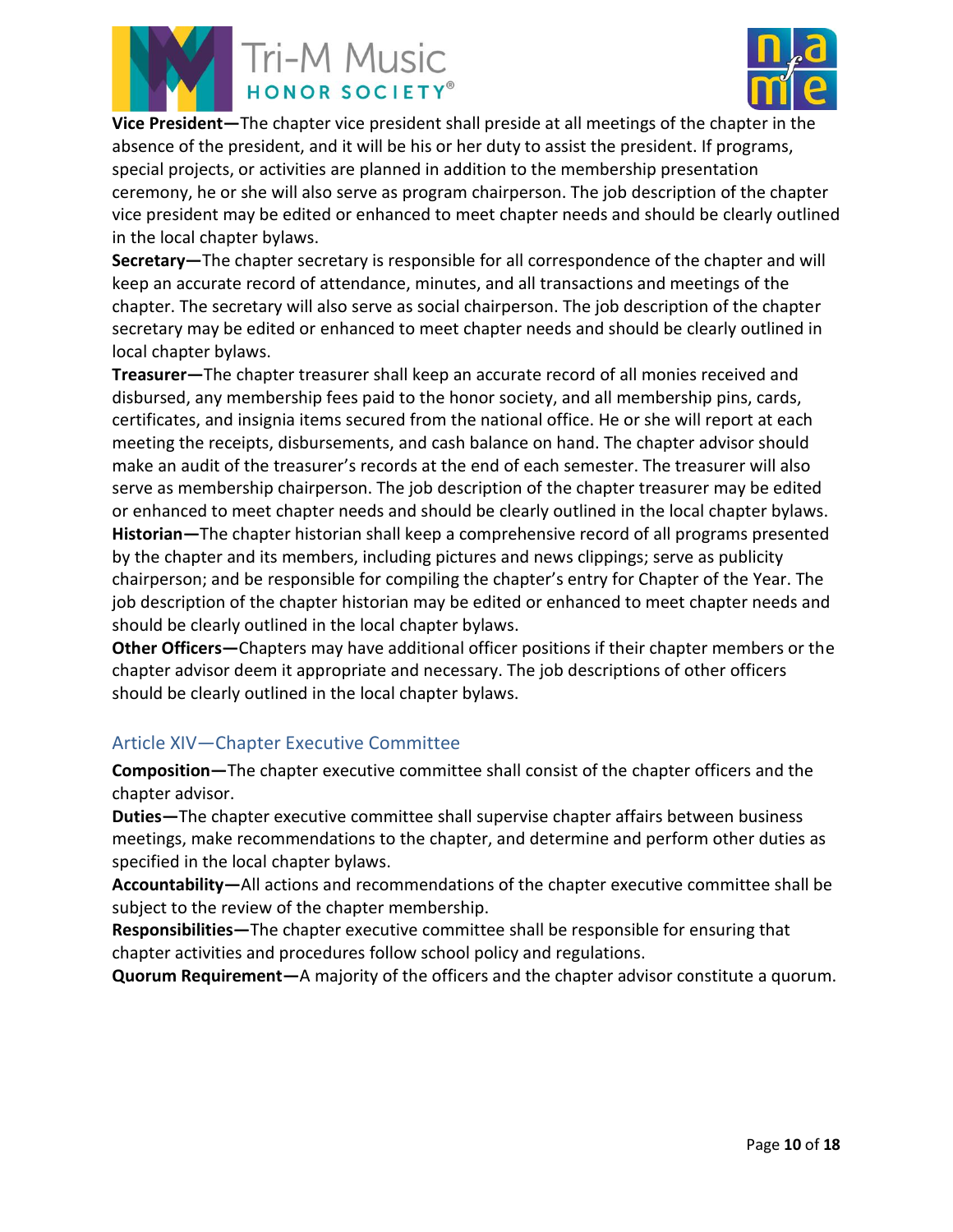



# <span id="page-10-0"></span>D. CHAPTER ACTIVITIES

#### <span id="page-10-1"></span>Article XV—Meetings

**Times—**Each chapter shall have regular meetings during the school year on days designated by the executive committee and in accordance with school policy and regulations.

**Frequency—**The frequency of the meetings (e.g., weekly, monthly, bimonthly) shall be designated in the local chapter bylaws.

**Special Meetings—**The chapter president or other designated student leader may call special meetings approved by the executive committee.

**Meeting Decorum—**Chapters shall conduct meetings according to Robert's Rules of Order, Newly Revised (Perseus Publishing) in all points not expressly provided for in these Program Guidelines or the local chapter bylaws.

#### <span id="page-10-2"></span>Article XVI—Local Activities

**Chapter Projects—**NAFME recommends, but does not mandate, that each chapter determine one or more service projects for each year.

**Chapter Participation—**All members shall regularly participate in any chapter project(s).

#### **Chapter Project Characteristics**

- Fulfill a need within the school or community
- Have the support of the administration and the faculty
- Are appropriate and educationally defensible
- Are well-planned, organized, and executed

**Member Projects—**NAFME recommends, but does not mandate, that each member select a leadership project to complete during the current school year.

#### **Member Project Examples**

- Accept any nomination for a leadership position within the chapter.
- Give music lessons or rehearse music ensembles for peers or younger musicians in school feeder programs.
- Chair a committee for a chapter project.
- Give an informative presentation to the chapter utilizing a unique musical interest or talent.
- Lead a small ensemble in performance or perform as a soloist.
- Work on other advisor-approved music leadership projects.

**Publicity—**Each chapter shall publicize any projects in a positive manner through local, state, and national media where appropriate.

#### <span id="page-10-3"></span>Article XVII—Regional Activities

**Production—**Tri-M chapters are encouraged to offer regional (e.g., citywide, district, county, state, divisional, etc.) activities, sessions, conferences, and leadership opportunities for area Tri M students.

**Host Responsibility—**A local chapter's school, a school district, a state MEA, or other like entity must be designated as the host for any regional activity and be liable for all activities involved.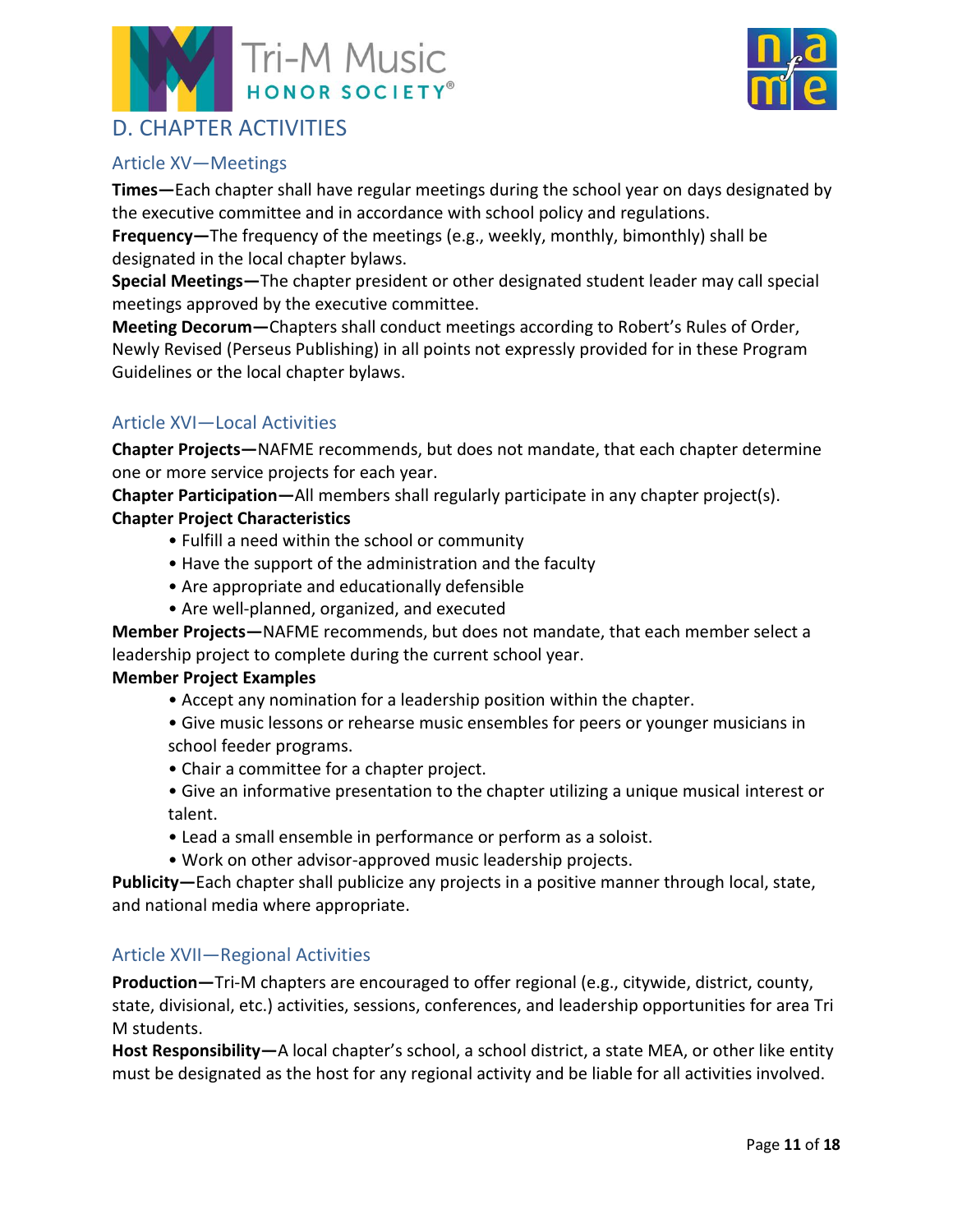

# **FI-M Music** HONOR SOCIETY®



**Promotion—**All promotion of regional activities shall include the name of the Regional Activity Host responsible for the event. Regional activities may be listed as Tri-M activities as long as the responsible Regional Activity Host is listed in the title (e.g., "Kansas MEA Tri-M Conference"). Complete and submit a Tri-M Event Responsibility Form

**Liability—**Unless NAFME and Tri-M produce and manage an event, they shall not be held accountable for anything associated with that event.

#### <span id="page-11-0"></span>Article XVIII—Liability

**Insurance—**Each Tri-M local chapter or Regional Activity Host is expected to confirm that their institution or organization maintains appropriate and sufficient levels of insurance to protect everyone involved in any Tri-M event for acts, omissions, and injuries arising directly or indirectly from their operations.

**Accountability—**NAFME or Tri-M shall not assume or be liable, responsible, or accountable for damages or errors in judgment by Tri-M local chapters or by Regional Activity Hosts.

**Binding Agreements—**Tri-M local chapters or Regional Activity Hosts cannot make Tri-M or NAFME an agent, legal representative, subsidiary, joint venture associate, partner, employee, or similar entity for any purpose whatsoever without the express written consent of Tri-M and NAFME.

**Obligations—**Tri-M local chapters or Regional Activity Hosts are not authorized to make any contract, agreement, warranty, or representation; incur any debt or obligation on behalf of or in the name of Tri-M or NAFME; or obligate NAFME in any way without the express written consent of Tri-M and NAFME.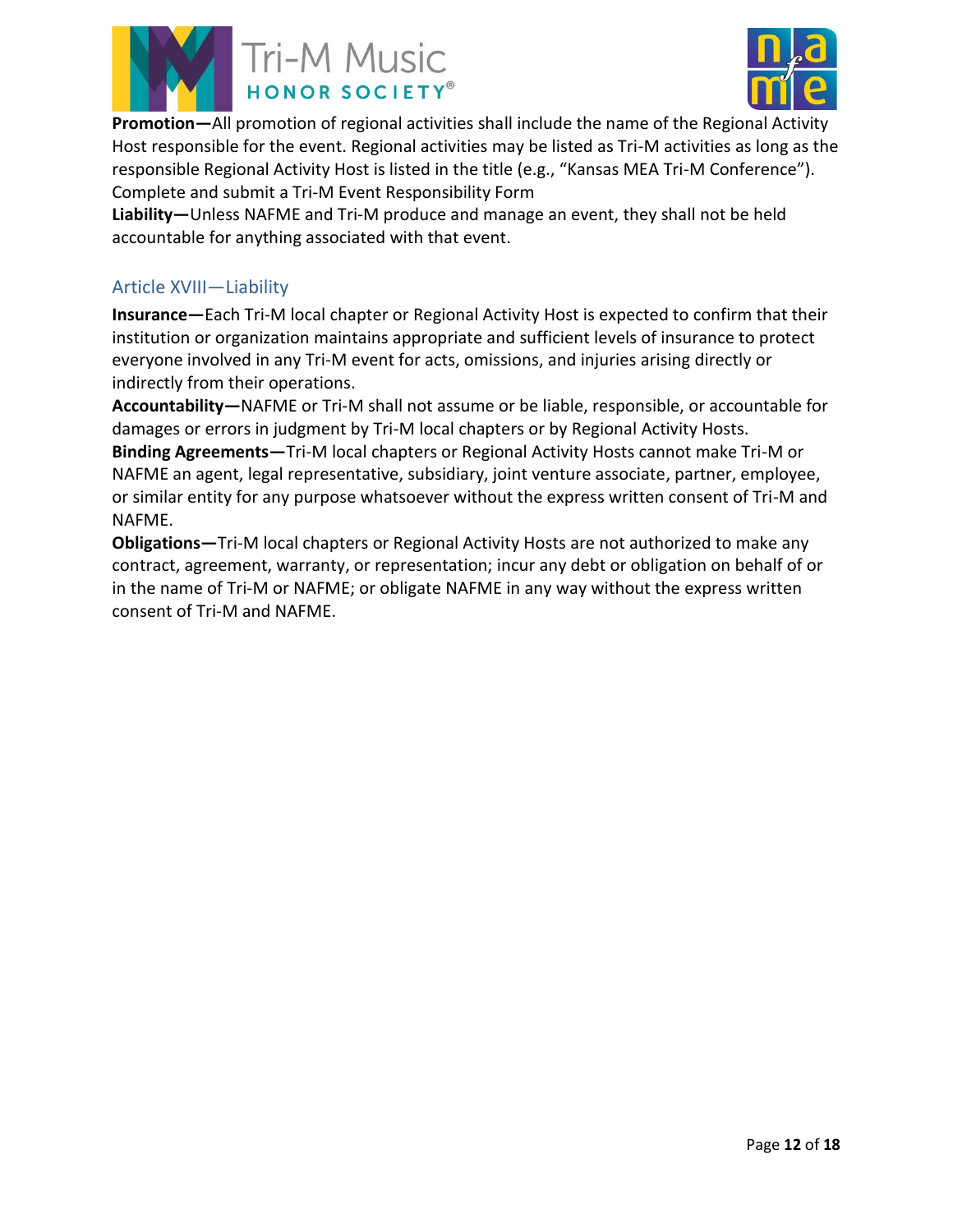



## <span id="page-12-0"></span>E. NATIONAL, DIVISION, AND STATE CHAIRS

#### <span id="page-12-1"></span>Article XIX—National Tri-M Advisory Council

**Composition—**The National Tri-M Advisory Council is an ex officio council comprising a national chairperson, an immediate past national chairperson, a national chair-elect, a division chairperson from 1 each of the NAFME geographic divisions, and a state chairperson from each of the federated state music educators associations.

**Purpose—**The National Tri-M Advisory Council shall:

- Promote and encourage the participation by secondary schools and their students in the Tri-M Music Honor Society
- Support the continued growth of the Tri-M Music Honor Society
- Develop an agenda for council meetings to interpret the Tri-M Music Honor Society's goals and objectives as they apply to members and implement processes with which the council can accomplish its mission
- Act as liaison between local chapters, state NAFME affiliates, NAFME headquarters staff, and the NAFME National Executive Board
- Implement a system that enhances communication between Tri-M participants
- Plan and coordinate activities at state, division, and national conferences for the promotion of the Tri-M Music Honor Society and the recognition of its members

#### <span id="page-12-2"></span>Article XX—National Chairperson

**Term—**The national chairperson serves a two-year term in conjunction with the NAFME president as the advisor of the Tri-M Music Honor Society and a consecutive two-year term as immediate past national chairperson.

#### **Qualifications**

- Full, active member of NAFME
- Elected national chair-elect two years prior to taking office
- Individual who is or has been a successful Tri-M chapter advisor
- Fully acquainted with the Tri-M Music Honor Society and its structure, activities, and programs
- Interested in the growth of Tri-M as an essential facet in the recognition of student achievement

#### **Responsibilities**

- Serves as the chairperson of the National Tri-M Advisory Council
- Serves as a member of the NAFME National Assembly
- Acts as a liaison with the national president of NAFME
- Plans and implements functions of the Tri-M Music Honor Society in coordination with the NAFME national office
- Maintains communication with the other chairpersons of the council, NAFME staff, and chapter advisors

• Serves as the nominating committee chairperson for the election of the national chairelect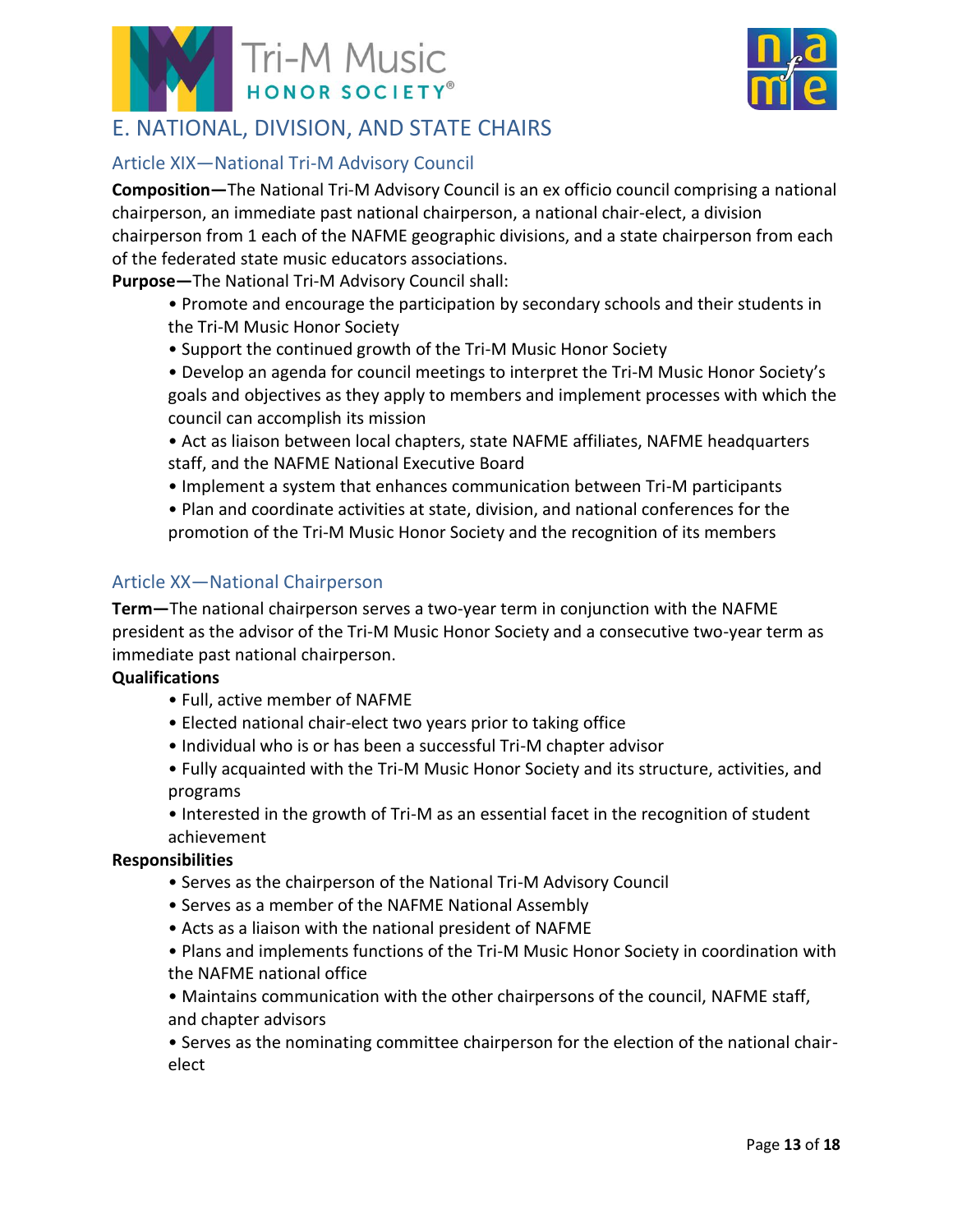



• Develops the agenda and presides at the meeting of the National Tri-M Advisory Council held during the NAFME National In-Service Conference

• Plans and coordinates the activities of the Tri-M Music Honor Society for the next NAFME national conference

#### <span id="page-13-0"></span>Article XXI—National Chair-Elect

**Term—**The national chair-elect is elected by the National Tri-M Advisory Council and serves a two-year term, in conjunction with the NAFME president-elect, in preparation for a two-year term as the national chairperson and ultimately a two-year term as the immediate past national chairperson. This position is a six-year commitment and follows the consecutive terms of the NAFME president's obligations. Upon

taking office, it is advised that the chair-elect resign any other Advisory Council positions he or she holds at that time.

#### **Qualifications**

- Full, active member of NAFME
- Able to assume the duties and responsibilities of the national chairperson in the event that the national chairperson is unable to fulfill his or her duties and responsibilities
- Division or state Tri-M chairperson within two years prior to holding office
- Individual who is or has been a successful Tri-M chapter advisor
- Fully acquainted with the Tri-M Music Honor Society and its structure, activities, and programs
- Interested in the growth of Tri-M as an essential facet in the recognition of student achievement

#### **Responsibilities**

- Serves as advisor to the national chairperson
- Acts as a liaison with the national president-elect of NAFME
- Assists in planning and implementing functions for the Tri-M Music Honor Society in coordination with the NAFME national office including possible activities during an NAFME national conference or event
- Maintains communication with the other chairpersons of the council, NAFME staff, and chapter advisors
- Serves on the nominating committee for the election of the national chair-elect
- Accepts other duties and responsibilities as assigned by the National Tri-M Advisory Council and the national chairperson
- Verifies the election results of the incoming national chair-elect.

**Eligibility—**Division and State Tri-M Chairpersons serving within two years prior to the election are eligible to hold the office of national chair-elect.

**Nominating Committee—**The outgoing national chairperson, national chair-elect, immediate past chairperson, and the division chairpersons shall act as the nominating committee for the election.

**Nomination Process—**The NAFME national office shall distribute a list containing the names of the division and state chairpersons to the nominating committee on or before January 15th of the election year. Each member of the nominating committee shall return a first, second, and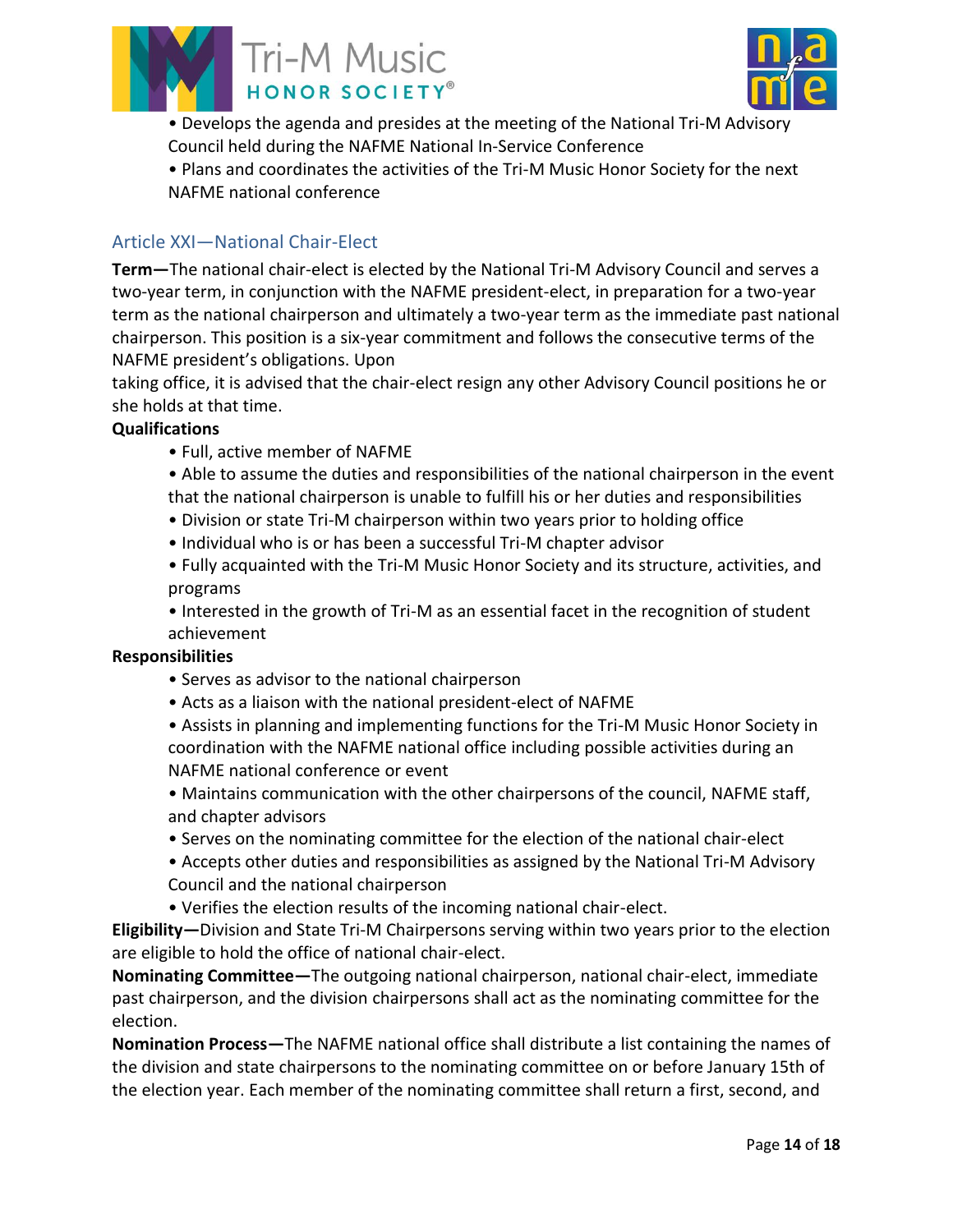



third choice for nomination to be received by NAFME no later than February 28th of the election year. The chairpersons receiving the most nominations are informed prior to the election for their consent to run.

**Voting—**The process shall be conducted by a method consistent with NAFME National election practices. An election is determined when a candidate receives the majority of votes. The elected candidate shall be declared the new national chair-elect for the coming biennium. According to the NAFME Constitution and Bylaws, Robert's Rules of Order, Newly Revised governs all NAFME national business meetings.

#### <span id="page-14-0"></span>Article XXII—Immediate Past National Chairperson

**Term—**The immediate past national chairperson serves a two-year term in conjunction with the NAFME immediate past president as an advisor to the Tri-M Music Honor Society. **Qualifications**

- Full, active member of NAFME
- Previous national chairperson
- Individual who is or has been a successful Tri-M chapter advisor
- Fully acquainted with Tri-M Music Honor Society and its structure, activities, and programs

• Interested in the growth of Tri-M as an essential facet in the recognition of student achievement

#### **Responsibilities**

- Serves as ex officio advisor to the National Tri-M Advisory Council
- Acts as a liaison with the immediate past national president of NAFME
- Assists in planning and implementing functions for the Tri-M Music Honor Society in coordination with the NAFME national office
- Maintains communication with the other chairpersons of the council, NAFME staff, and chapter advisors including posible activities during an NAFME national conference or event
- Accepts other duties and responsibilities as assigned by the National Tri-M Advisory Council and the national chairperson
- Serves on the nominating committee for the election of the national chair-elect

#### <span id="page-14-1"></span>Article XXIII—Division Chairpersons

**Term—**Each division chairperson is appointed by his or her NAFME division president to serve a two-year term in conjunction with the appointing president. The division chairperson serves as advisor and coordinator for the state chairpersons and state activities within his or her division while providing continuity and communication between the state and national levels.

#### **Qualifications**

- Full, active member of NAFME
- Individual who has served as a state chairperson
- Individual who is or has been a successful Tri-M chapter advisor
- Fully acquainted with the Tri-M Music Honor Society and its structure, activities, and programs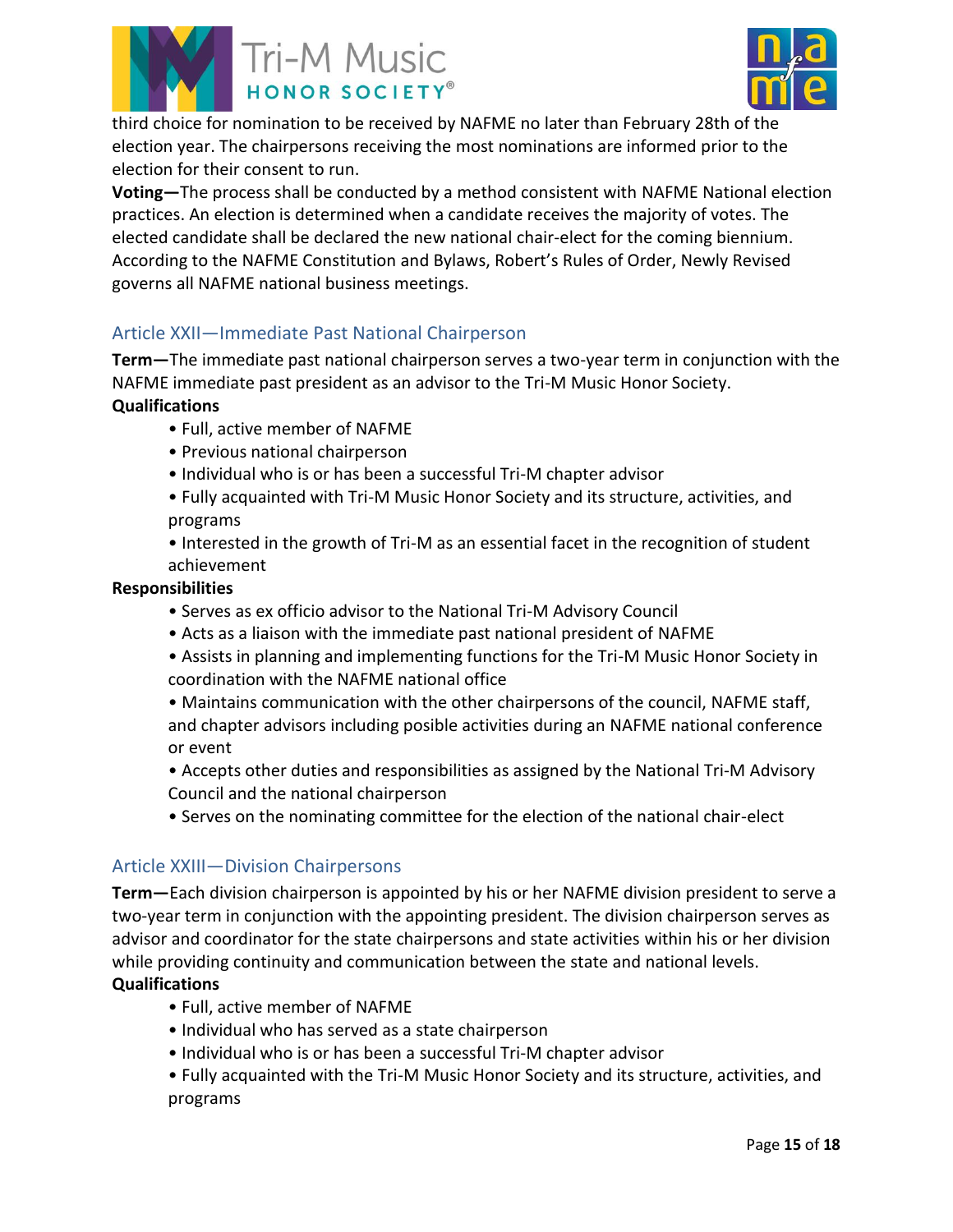



• Interested in the growth of Tri-M as an essential facet in the recognition of student achievement

#### **Responsibilities**

- Serve as members of the National Tri-M Advisory Council
- Promote and coordinate activities of the Tri-M Music Honor Society at the division level
- Work with their NAFME division president to further Tri-M within the division
- Assume responsibility for planning and implementing the activities and sessions for Tri-M members at division conferences
- Encourage leadership training for chapter advisors in the division to ensure proper operation and development of Tri-M Music Honor Society chapters
- Provide information concerning division activity of Tri-M to the national chairperson and NAFME
- Encourage the formation of chapters within the division
- Serve on the nominating committee for the election of the national chair-elect
- Maintain a follow-up program, establish personal contact, and offer encouragement and assistance to all chapters in the division
- Encourage the appointment of qualified state chairpersons within the division

#### <span id="page-15-0"></span>Article XXIV—State Chairpersons

**Term—**Each state chairperson is appointed by his or her state music educators association president to serve a two-year term in conjunction with the appointing president. He or she serves as advisor and coordinator for the chapter advisors and Tri-M activities within his or her state and provide continuity and communication between the chapter and state levels.

#### **Qualifications**

- Full, active member of NAFME
- Individual who is or has been a successful Tri-M chapter advisor
- Fully acquainted with the Tri-M Music Honor Society and its structure, activities, and programs
- Interested in the growth of Tri-M as an essential facet in the recognition of student achievement

#### **Responsibilities**

- Serve as members of the National Tri-M Advisory Council
- Promote and coordinate activities of the Tri-M Music Honor Society at the state level
- Work with the state music educators association president to further Tri-M within the state
- Assume responsibility for planning and implementing the activities and sessions for Tri-M members at state conferences
- Encourage leadership training for chapter advisors in the state to ensure proper operation and development of Tri-M Music Honor Society chapters
- Provide information concerning state activity of Tri-M to division chairpersons and board of directors of the state music educators associations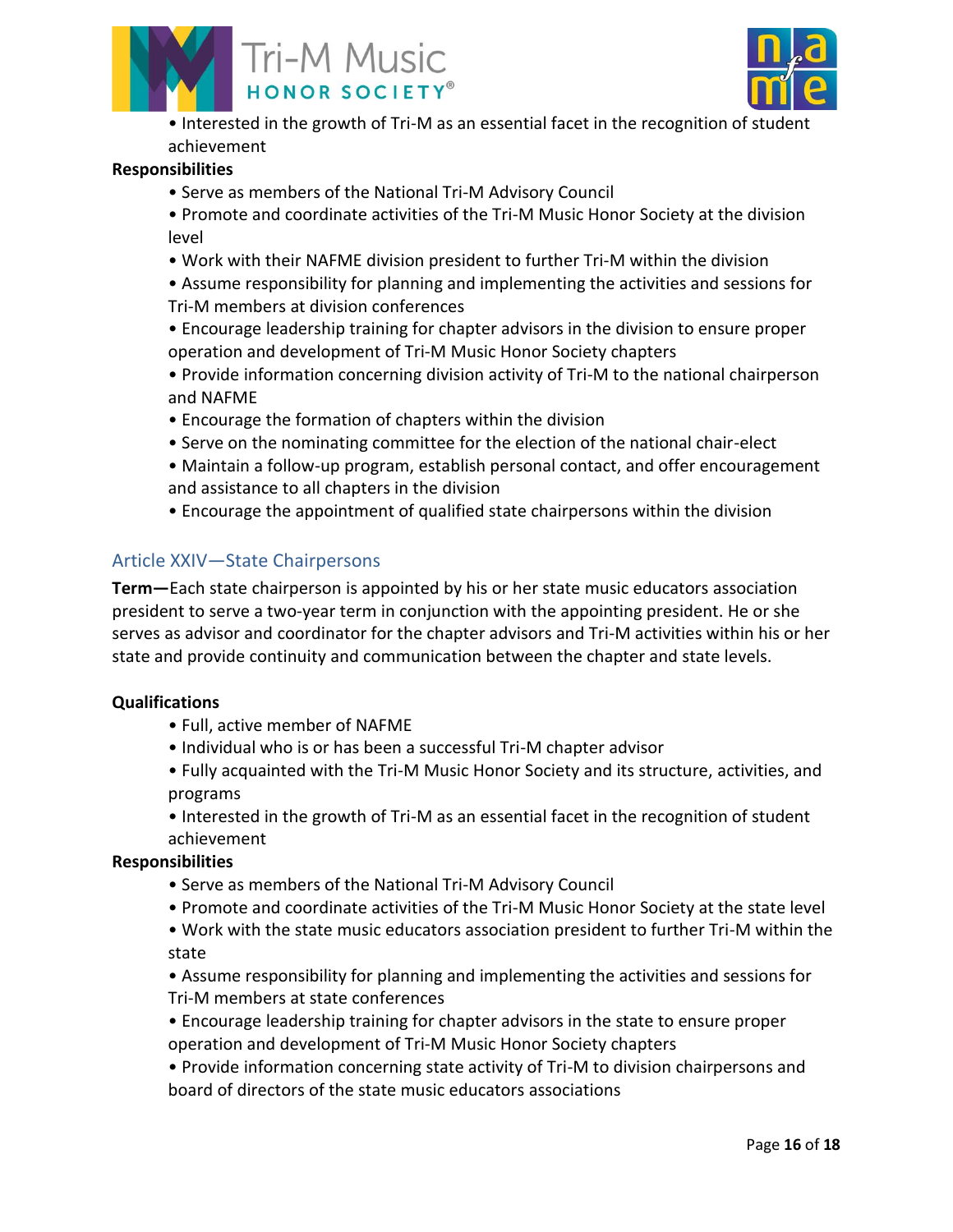



• Encourage the formation of chapters within the state

• Maintain a follow-up program, establish personal contact, and offer encouragement and assistance to all chapters in the state

• Submit chapter news, articles, and reports concerning the Tri-M Music Honor Society to state journals and NAFME

• Visit local chapters whenever possible